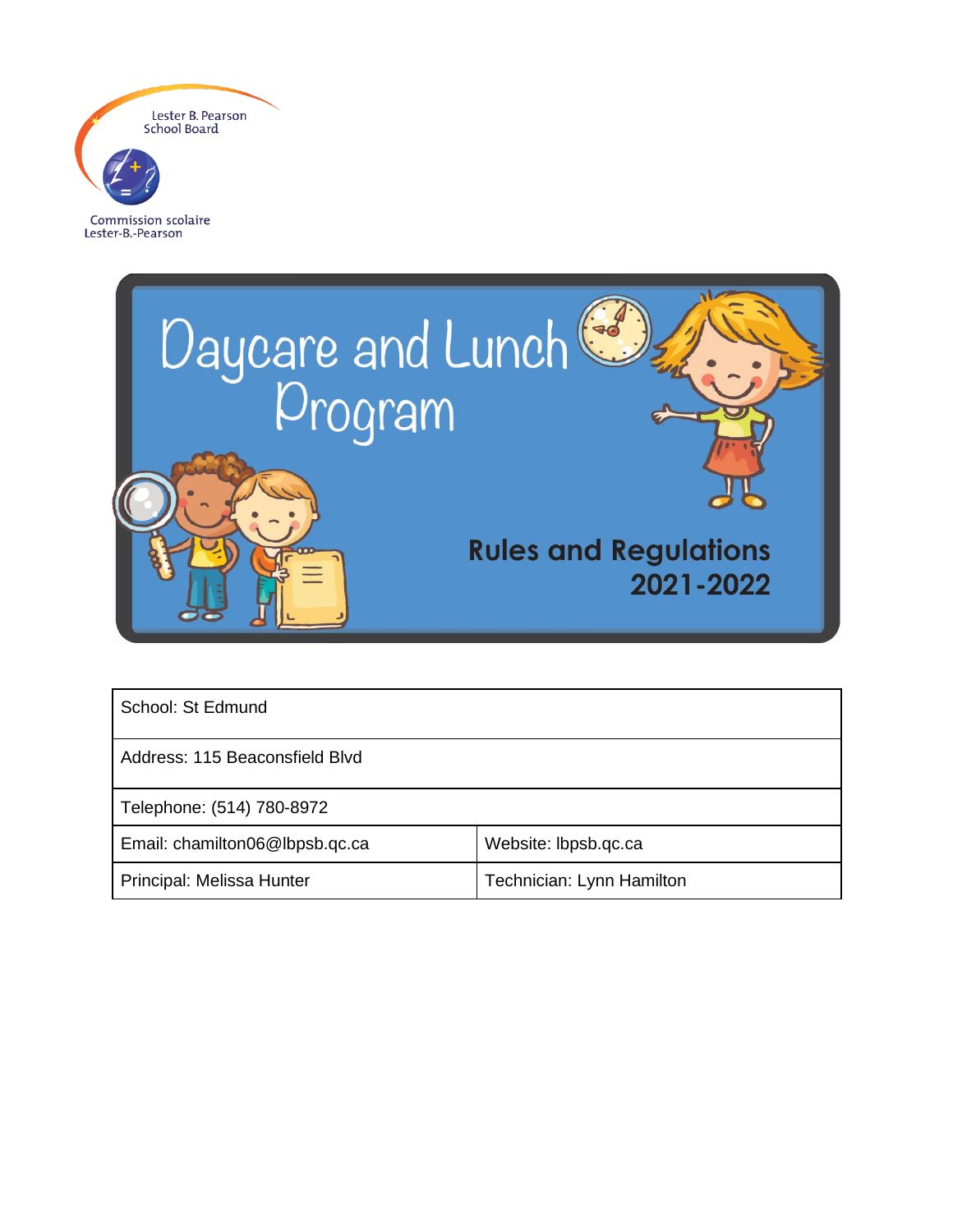# Table of Contents

|    | <b>CHAPTER ONE: Daycare Program Mission and Operation</b> |      |
|----|-----------------------------------------------------------|------|
| 1. | <b>Mission</b>                                            | p.3  |
| 2. | <b>Operating Hours</b>                                    | p.3  |
| 3. | <b>Program Activities</b>                                 | p.4  |
|    | <b>CHAPTER TWO: Daycare Program Administration</b>        |      |
| 1. | <b>Users</b>                                              | p.5  |
| 2. | Registration                                              | p.5  |
|    | <b>Attendance Change</b><br>a)                            | p.5  |
|    | b) Pedagogical Day Attendance                             | p.5  |
| 3. | Daycare Program Schedule                                  | p.6  |
|    | 4. Fees                                                   | p.7  |
|    | Daycare Fees<br>a)                                        | p.7  |
|    | b)<br><b>Pedagogical Day Fees</b>                         | p.7  |
|    | <b>Bank Fees</b><br>C)                                    | p.7  |
|    | d) Late Pick-Up Fees                                      | p.8  |
| 5. | Payments                                                  | p.8  |
|    | <b>Payment Methods</b><br>a)                              | p.8  |
|    | b) Late Payments                                          | p.9  |
|    | <b>Tax Receipts</b><br>C)                                 | p.9  |
| 6. | Security                                                  | p.10 |
|    | a) Ratio                                                  | p.10 |
|    | <b>Absent Students</b><br>b)                              | p.10 |
|    | c) Last-Minute Changes                                    | p.10 |
|    | Drop-Off - Pick-Up<br>d)                                  | p.10 |
|    | <b>Emergency Measures</b><br>e)                           | p.11 |
| 7. | Health                                                    | p.11 |
|    | <b>Nutrition</b><br>a)                                    | p.11 |
|    | Allergies & Medication<br>b)                              | p.11 |
|    | <b>Sick Students</b><br>C)                                | p.12 |
|    | d)<br>Emergency                                           | p.12 |
| 8. | Communication                                             | p.12 |
| 9. | Daycare Program Organization                              | p.12 |
|    | a) Arrivals & Departures                                  | p.12 |
|    | <b>Personal Belongings</b><br>b)                          | p.12 |
|    | Dress Code<br>C)                                          | p.12 |
|    | 10. Rules of Conduct                                      | p.13 |
|    | 11. Legal Basis                                           | p.13 |
|    | 12. Information on Daycare Parent User Committee          | p.13 |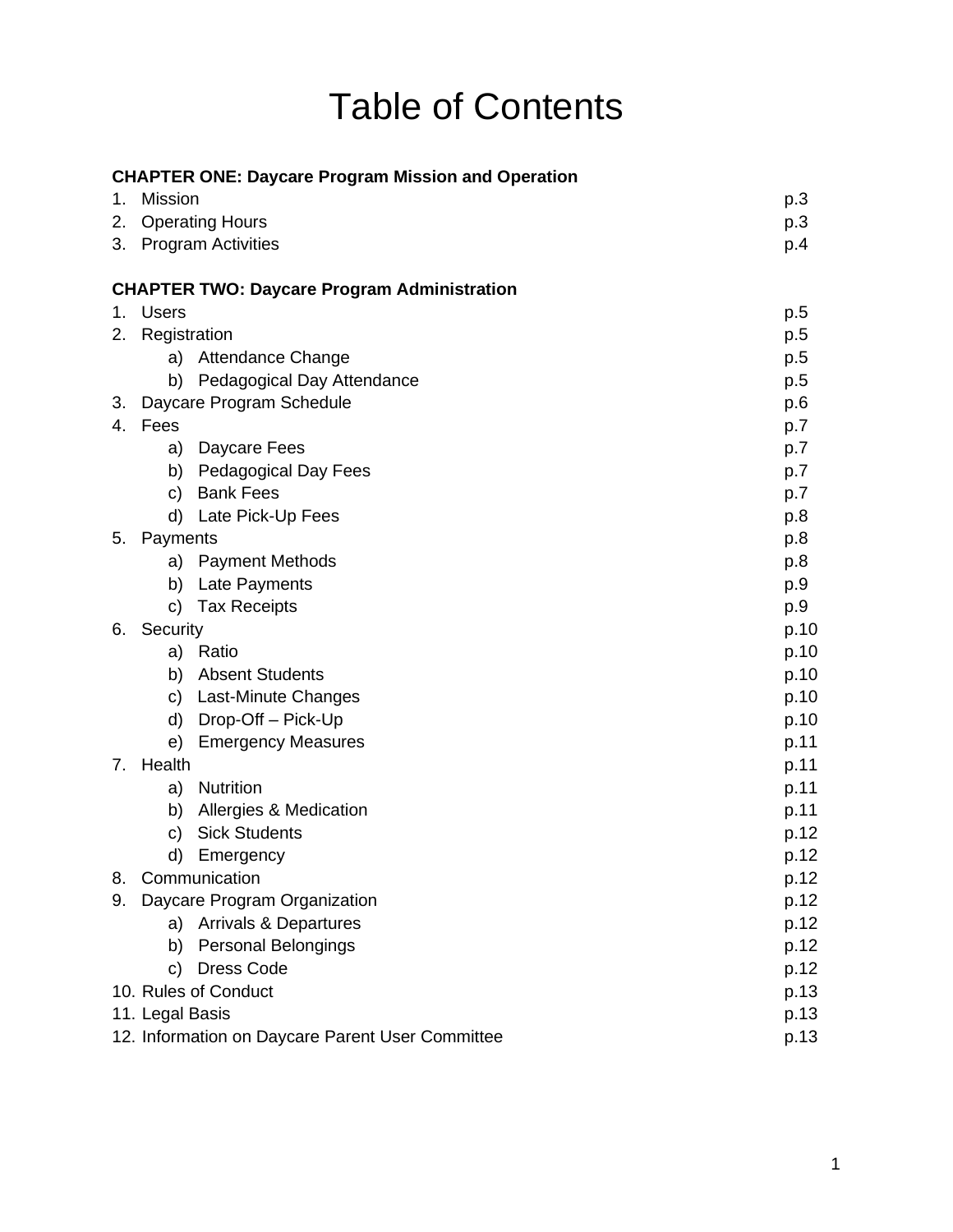## Table of Contents *(continued)*

## **CHAPTER THREE: Lunch Program**

| 1. | Administration                   | p.14 |
|----|----------------------------------|------|
| 2. | <b>Users</b>                     | p.14 |
| 3. | Registration                     | p.14 |
|    | a) Attendance Change             | p.14 |
|    | 4. Lunch Program Schedule        | p.15 |
| 5. | Fees                             | p.15 |
|    | <b>Supervision Fees</b><br>a)    | p.15 |
|    | <b>Bank Fees</b><br>b)           | p.16 |
| 6. | Payments                         | p.16 |
|    | <b>Payment Methods</b><br>a)     | p.17 |
|    | b)<br>Late Payment               | p.17 |
|    | <b>Tax Receipts</b><br>C)        | p.17 |
| 7. | Security                         | p.18 |
|    | a) Ratio                         | p.18 |
|    | b) Absent Students               | p.18 |
|    | Last-Minute Changes<br>C)        | p.18 |
|    | <b>Lunchtime Dismissal</b><br>d) | p.18 |
|    | <b>Emergency Measures</b><br>e)  | p.18 |
| 8. | Health                           | p.19 |
|    | a) Nutrition                     | p.19 |
|    | Allergies & Medication<br>b)     | p.19 |
|    | <b>Sick Students</b><br>C)       | p.19 |
|    | d)<br>Emergency                  | p.19 |
|    | 9. Communication                 | p.20 |
|    | 10. Lunch Program Organization   | p.20 |
|    | a) Attendance                    | p.20 |
|    | <b>Personal Belongings</b><br>b) | p.20 |
|    | <b>Dress Code</b><br>c)          | p.20 |
|    | 11. Rules of Conduct             | p.20 |
|    |                                  |      |

*The Lester B. Pearson School Board operates government subsidized Daycares. The following guide has been designed to inform parents of the policies and procedures for Daycare and Lunch Programs. A paper (hard copy) registration form must be completed for Kindergarten(K4-K5), please ask the Daycare Technician of your school for more information. For Grades 1-6 elementary students, registration can be completed online in the Mozaïk parent portal (once you have re-registered for school). Completion of the registration form indicates your agreement with the rules in this document. In order to use the Daycare Program, your account must be in good standing.*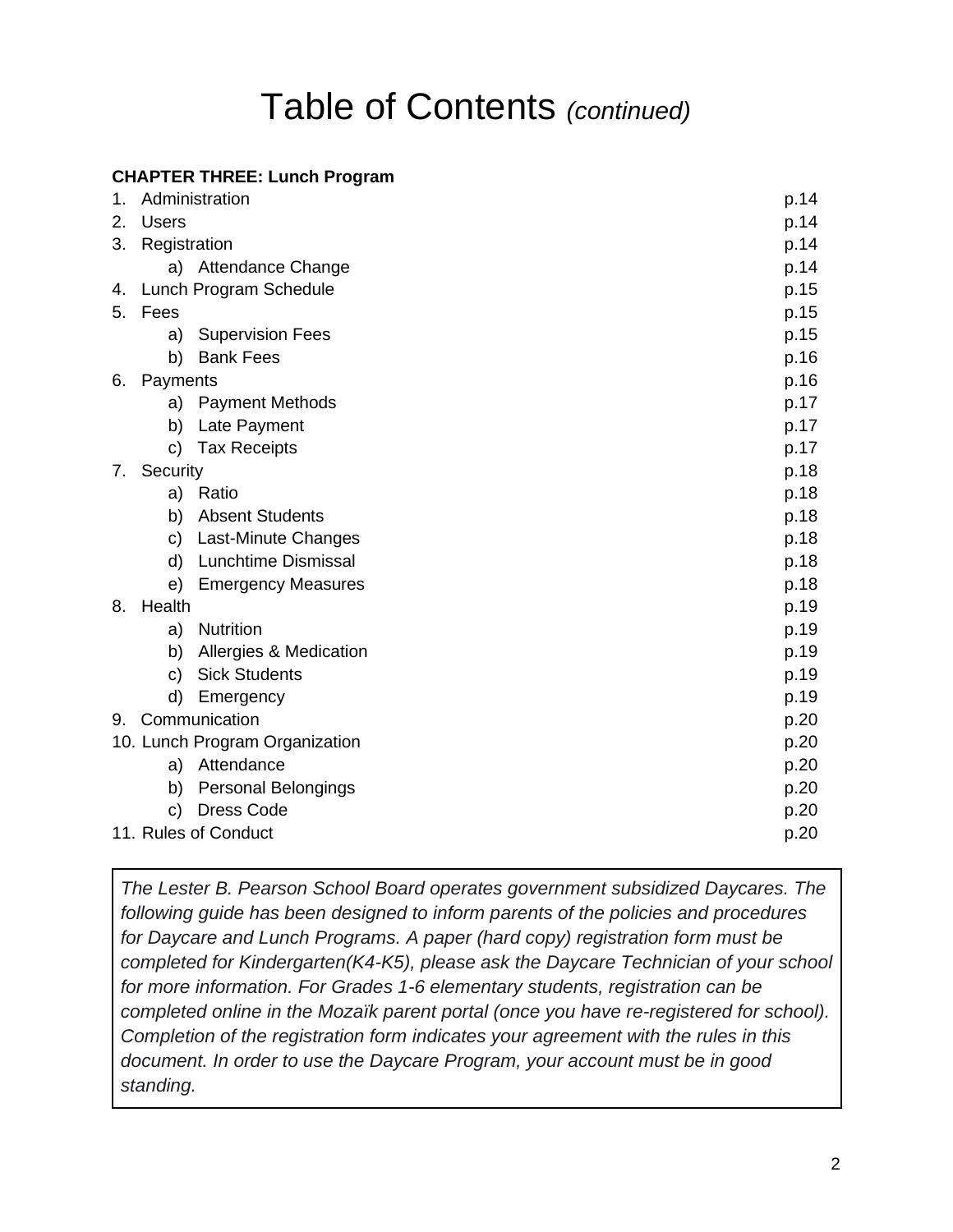## **CHAPTER 1**

DAYCARE PROGRAM: MISSION AND OPERATION



#### **1. MISSION**

Our mission is to ensure the health and well-being of each student through a safe and healthy environment and encourage all aspects of their global development (social, emotional, physical, cognitive and moral) through an activity-based program that meets both the general and specific needs of each age group.

The Lester B. Pearson School Board offers quality Daycare Programs with qualified professional staff; that collaborates in the development of the daycare philosophy, within the scope of the school's educational project. As a Daycare team, we value each student's uniqueness and recognize that they develop at their own pace, have their own interests, personality, and culture. We focus on children succeeding in a pleasant and respectful environment.

#### **2. OPERATING HOURS**



The Daycare Program is available Monday through Friday according to the school calendar. Services are offered on Pedagogical Days.

- 7h00 Opening
- 8h00 Classes Begin
- 11h20 Lunch Period & 2nd Recess Grades Kindergarten & 1-6
- 12h30 Back in class Grades 1-6
- 14h12 Kindergarten Extra Play Time
- 14h30 Classes end go to Classrooms for Attendance, Snack, Homework
- 15h00 Activity
- 15h30 Outside Playtime
- 17h00 Transition closer to Daycare area
- 18h00 Daycare services close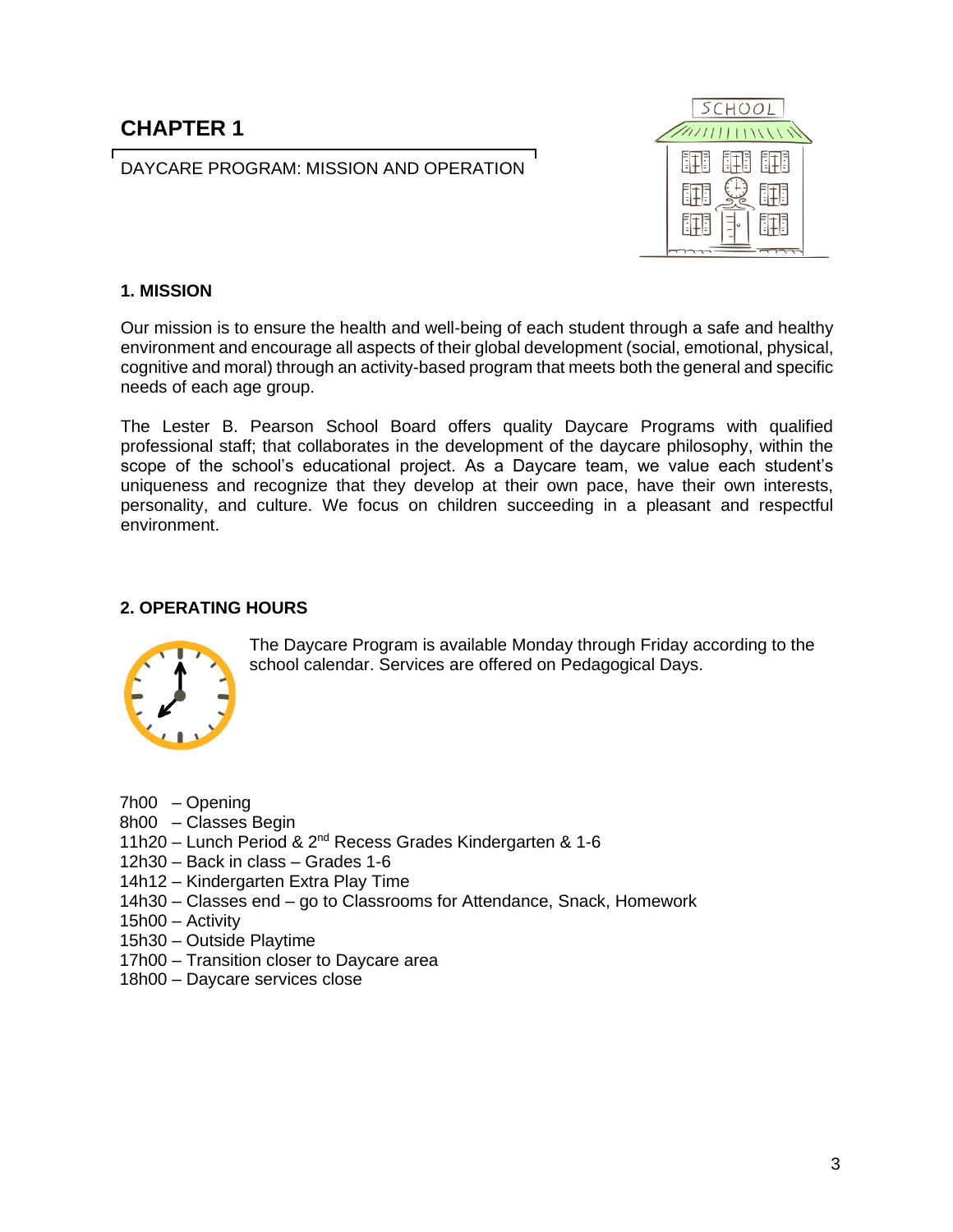## **3. PROGRAM ACTIVITIES**

The Principal with the Daycare Technician assigns children to daycare and lunch groups.

Please be aware, if you register for Daycare Services after September 30th, we cannot guarantee your child will be placed within their age-appropriate group.

Daycare educators implement planned programs based on individual school's philosophy and educational project.

These programs include arts and craft, culture, science and technology, physical activity, relaxation & wellness and homework support.

Programs are planned before and after school as well as on pedagogical days.

*Homework Time: Grades 1-6 2:30 – 3:30 – Snack, Homework, Activity 3:30 – 4:30 – Outdoors (Weather Permitting) Schedule subject to change with seasons*

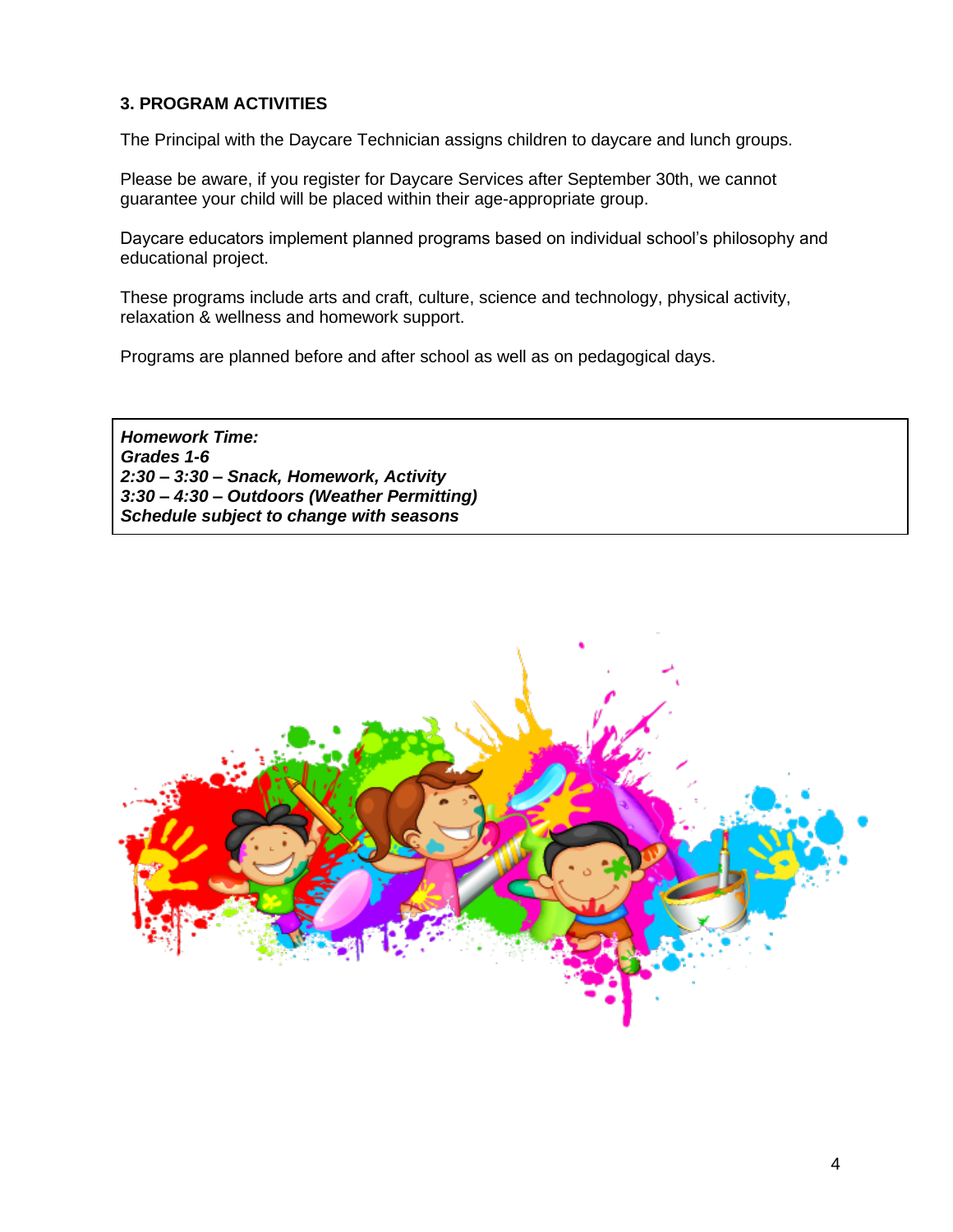DAYCARE PROGRAM: ADMINISTRATION



## **1. USERS**

All pre-k and elementary students registered in the Lester B. Pearson School Board are eligible to attend school daycare programs according to the school calendar.

## **2. REGISTRATION**

*A paper (hard copy) registration form must be completed for Kindergarten(K4-K5), please ask the Daycare Technician of your school for more information. For Grades 1- 6 elementary students, registration can be completed online in the Mozaïk parent portal (once you have re-registered for school).* The form must include accurate addresses, telephone numbers, e-mail addresses, for each student attending the Daycare and Lunch Program. It must also include the name and contact information of an alternate emergency contact, as well as an alternate authorized pick-up person in addition to both parents.

In order for your registration to be valid, *your account must be in good standing.* Families with outstanding balances from the previous school year/ Lester B. Pearson schools will not be admitted to the Daycare Program until the balances owing have been paid in full. Failure to make payment will be dealt with by the procedures set out by the Lester B. Pearson School Board's legal department.

## **a) Attendance Change**

Two weeks' notice is required for any change in your child's attendance schedule. This would include both Daycare and Lunch programs. *After September 30th, a maximum of 1 change per month and 3 changes per year will be accepted (A change in reservation request form must be completed, for more information, please ask the Daycare Technician at your school).* For safety reasons and in order to adhere to government ratios the Daycare has a **NO dropin Daycare Service.**

## **b) Pedagogical Day Registration**

Daycare services are offered on Pedagogical Days. **Parents must register their children for each Pedagogical Day. Registration forms for pedagogical days must be completed and the registration deadline date respected.** Pedagogical Day registration forms must be handed in by a parent directly to a daycare educator either at drop-off or pick-up time.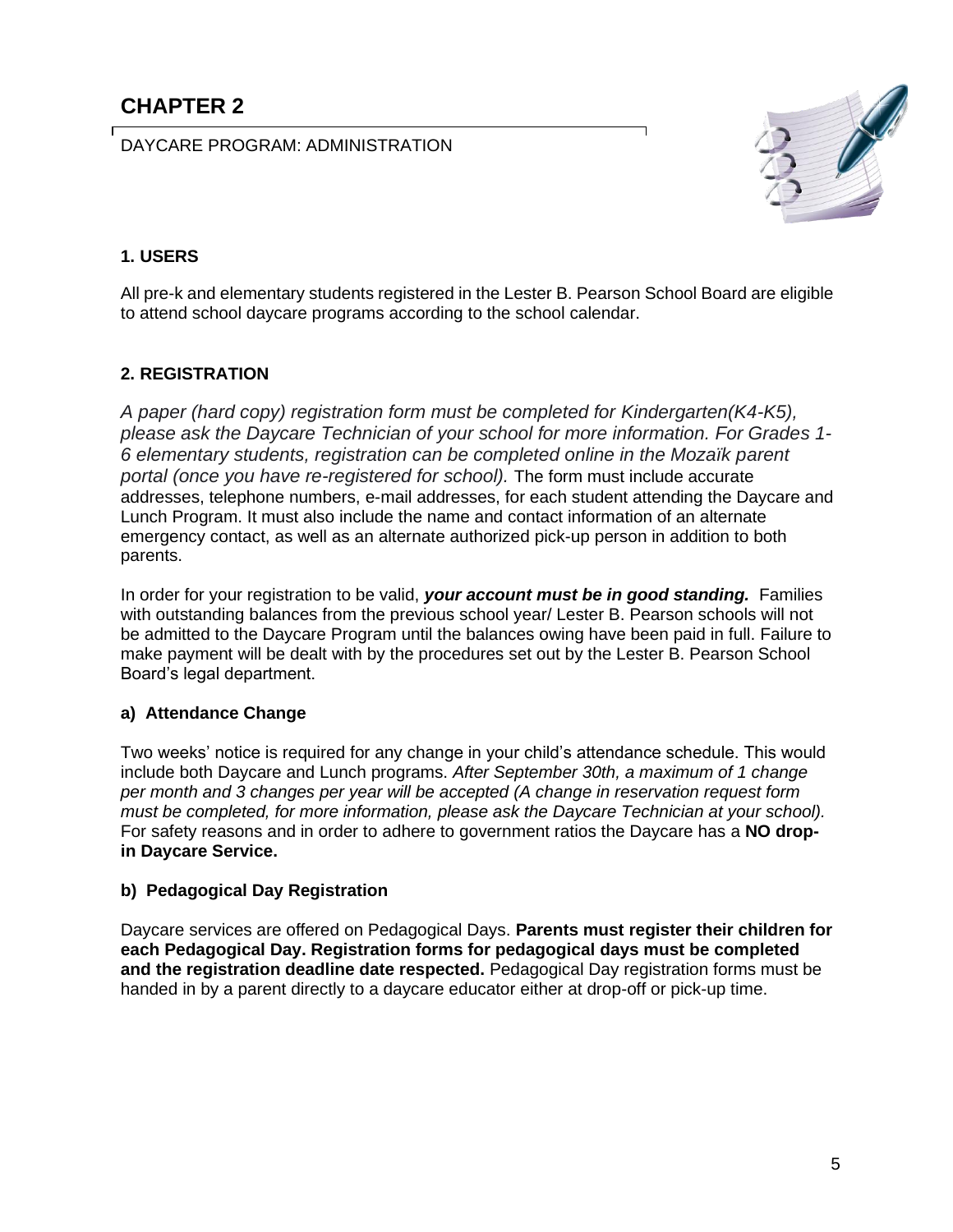## **b) Pedagogical Days Registration** *(continued)*

A Pedagogical Day registration form will be sent 2 or 3 weeks prior to the pedagogical day and must be signed by a parent/guardian and returned by the due date. **In order to attend a pedagogical day, your account must be in good standing.**

The cost for pedagogical day is:

\$10.00 /day supervision fee (subject to change 2021-22) +Activity fee (if applicable) All pedagogical day registration changes must be sent to the Technician in writing. One week notification is required for a refund.

## **If your child is registered and is sick /unable to attend, please contact the Daycare to inform them not to expect your child.**

Our daycare hours on pedagogical days are: 7:00am to 6:00pm \*\* Subject to change during Covid \*\*



Daycare is OPEN:

First day of school, Tuesday, August 31st, 2021 Daycare is available according to the school calendar including pedagogical days. (see schedule below). *Kindergarten starting date: Thursday September 2nd,2021*

Daycare is CLOSED:

Labor Day – September 6th, 2021 Thanksgiving Day – October 11th, 2021 Support Staff/Teacher convention - October 15th, 2021 Christmas Break – December 22nd, 2021 to January 4th, 2022 inclusive Spring Break – February 28th, 2022 to March 4th, 2022 inclusive Daycare Professional Development – March 28<sup>th</sup>, 2022 Easter Break – April 15th, 2022– April 19th, 2022(Good Friday, Monday & Tuesday) National Patriot's Day- May 23rd, 2022 Unforeseen closure (snow day etc.) During the summer

| <b>Class Days</b>       | Kindergarten                                        | <b>Elementary</b>    |
|-------------------------|-----------------------------------------------------|----------------------|
| Morning (before class)  | 7 AM to 7:50AM                                      | 7 AM to 7:50 AM      |
| Lunch & $2^{nd}$ Recess | 11:20 AM to 12:30 PM                                | 11:20 AM to 12:30 PM |
| PM (after-school)       | 2:30 PM to 6:00 PM                                  | 2:30 PM to 6:00 PM   |
| <b>Pedagogical Days</b> | 7:00 AM to 6:00 PM (subject to change during Covid) |                      |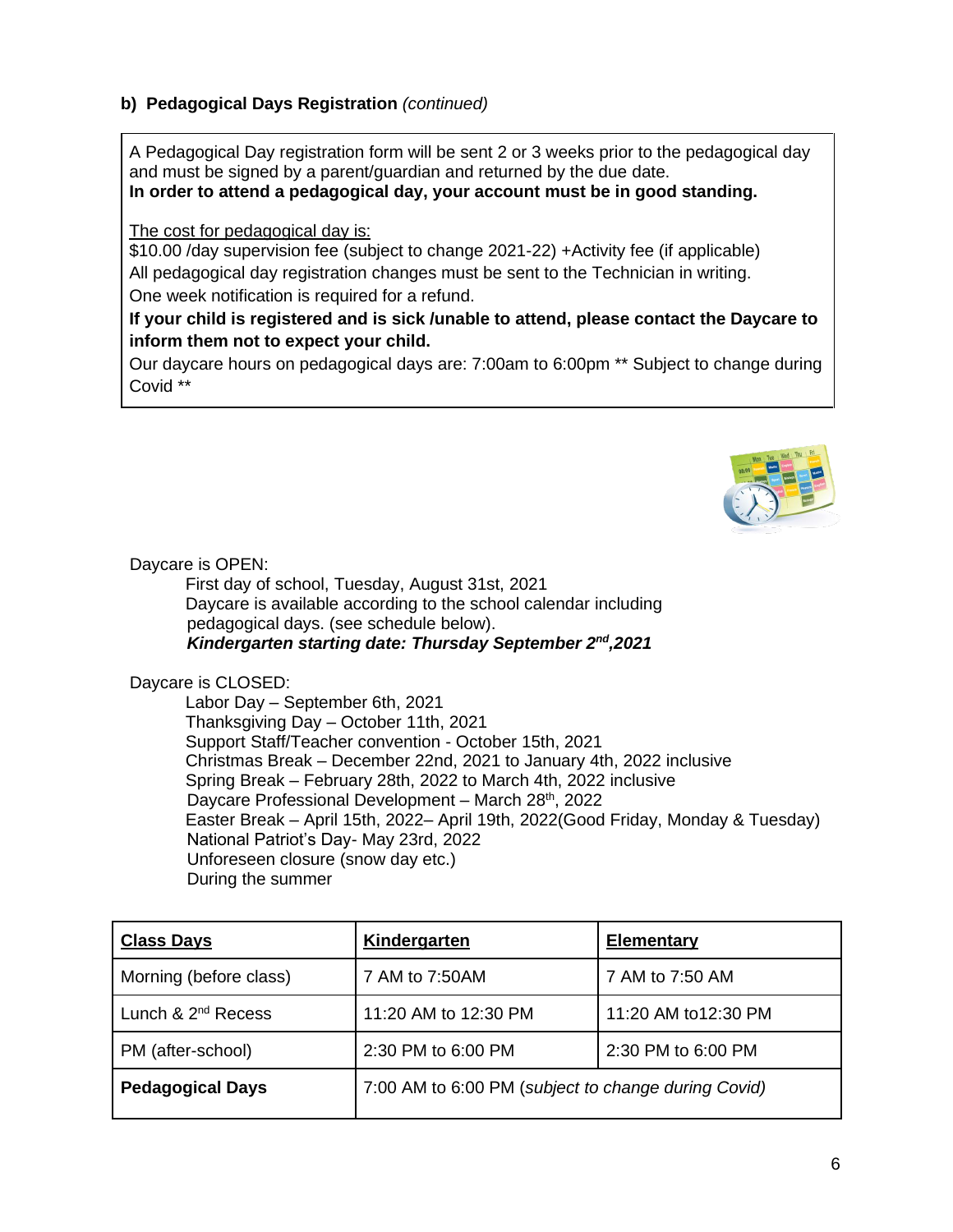

## **a) Daycare Fees**

The contract (registration form) is effective for the 2021-2022 school year.

- A user can terminate the contract at any time by sending two weeks' notice. Please use change in reservation request *form* (as per information in Chapter 2a - Attendance Change).
- The School Board may terminate the contract in case of non-payment of the Daycare fees or in case of failure to comply with the Rules & Regulations.
- **Daycare fees will be billed as per student's registration form, regardless of attendance.**
- A detailed statement of account will be available monthly in the Mozaïk parent portal.
- Daycare fees differ per month, as they are based on the school calendar.
- A fee schedule outline will be given at the beginning of the year.
- No refunds for shortened days.

Regular: \$8.55 per day<sup>1</sup>/per regular student. A regular student must attend daycare for a minimum of 2 periods per day, 3 days per week.

<sup>1</sup> Fees are subject to change during the school year, depending on the MEES decisions.

| A period is: | 1 Morning      |
|--------------|----------------|
|              | 2 Lunch        |
|              | 3 After school |

**Sporadic:** a student attending the daycare program on a consistent schedule, one or two days per week.

**You will be required to include a calendar if the child(dren) is/are in joint custody or your days change during the week (Please contact the Daycare Technician at your school)**

| Morning (before class): | \$12.00 |
|-------------------------|---------|
| Lunch                   | \$2.00  |
| PM:                     | \$12.00 |
| Maximum cost per day:   | \$14.00 |

#### **b) Pedagogical Day Fees**

The cost is \$10.00 per day (subject to change for 2021-22) PLUS an activity fee, special materials and/or busing (if applicable).

#### **c) Bank Fees**

An amount of **\$10.00** will be charged for any NSF cheque or bank rejected cheque. Alternative payments may be required if this happens more than once.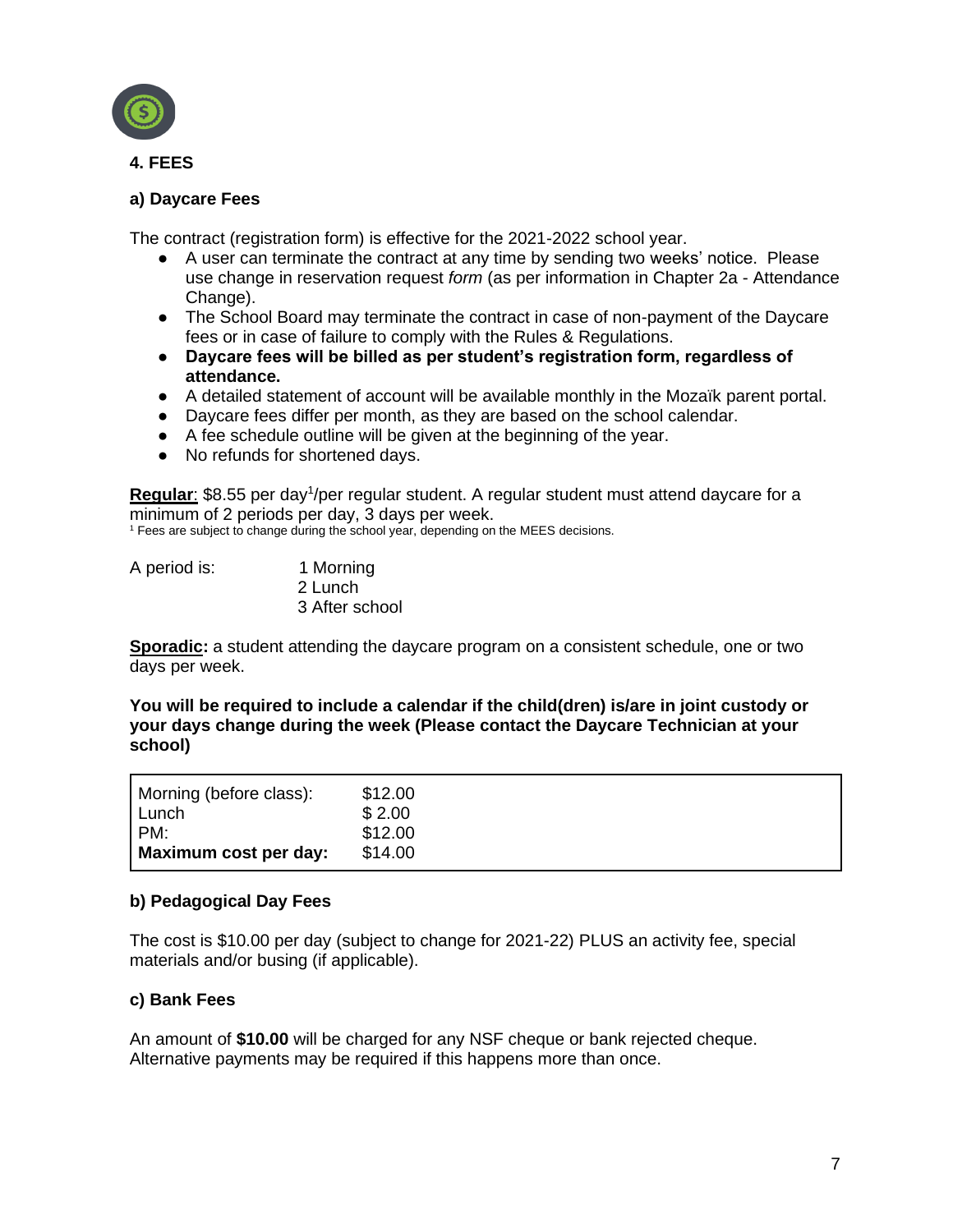## **d) Late Pick-Up Fees**

Parents must make alternate arrangements to ensure that their child is picked up on time, (family member, neighbor, friend) and must call the daycare to indicate who will be picking up the child should it differ from the official registration form. More than 3 lates during the school year, may result in your child's withdrawal from the program. Late fees will be applied upon the time the parent and child leave the building (not entry)



## **5. PAYMENTS**

## **a) Payment Methods**

Daycare services fees can be paid by Internet, cheque, and by cash exceptionally. You must pay upon receipt of the statement of account at the beginning of the month.

A statement of account will be available to all users in the Mozaïk parent portal at the beginning of each month, and a reminder will be sent around the 15th of each month. Paper copy of statement of account is issued upon request.

#### **ONLINE PAYMENT**

**Online payment is a safe and preferred method.** A separate reference number will be assigned to the payer (father or mother). The reference number will appear on the statement of account, under the contact information of each person (father or mother). Please make sure that you are using this number when making your payment online. Mother and father numbers **are not the same.** You must enter this reference number, **without spaces**, every time you make a payment online. The reference number consists of **19** numeric and alphanumeric characters and starts with **SG**.

**The reference number is specific to one daycare/school.** If your child changes school, another reference number will be assigned to you.

Tax receipts are issued to the payer, **according to the reference number used** (father or mother). A reference number will be assigned to every child from the same family.

If you have more than one child attending daycare, we suggest that you use only one reference number, add all the balances due and make one online payment only, covering the total balance due for the whole family. The breakdown will be made automatically between the members of the same family.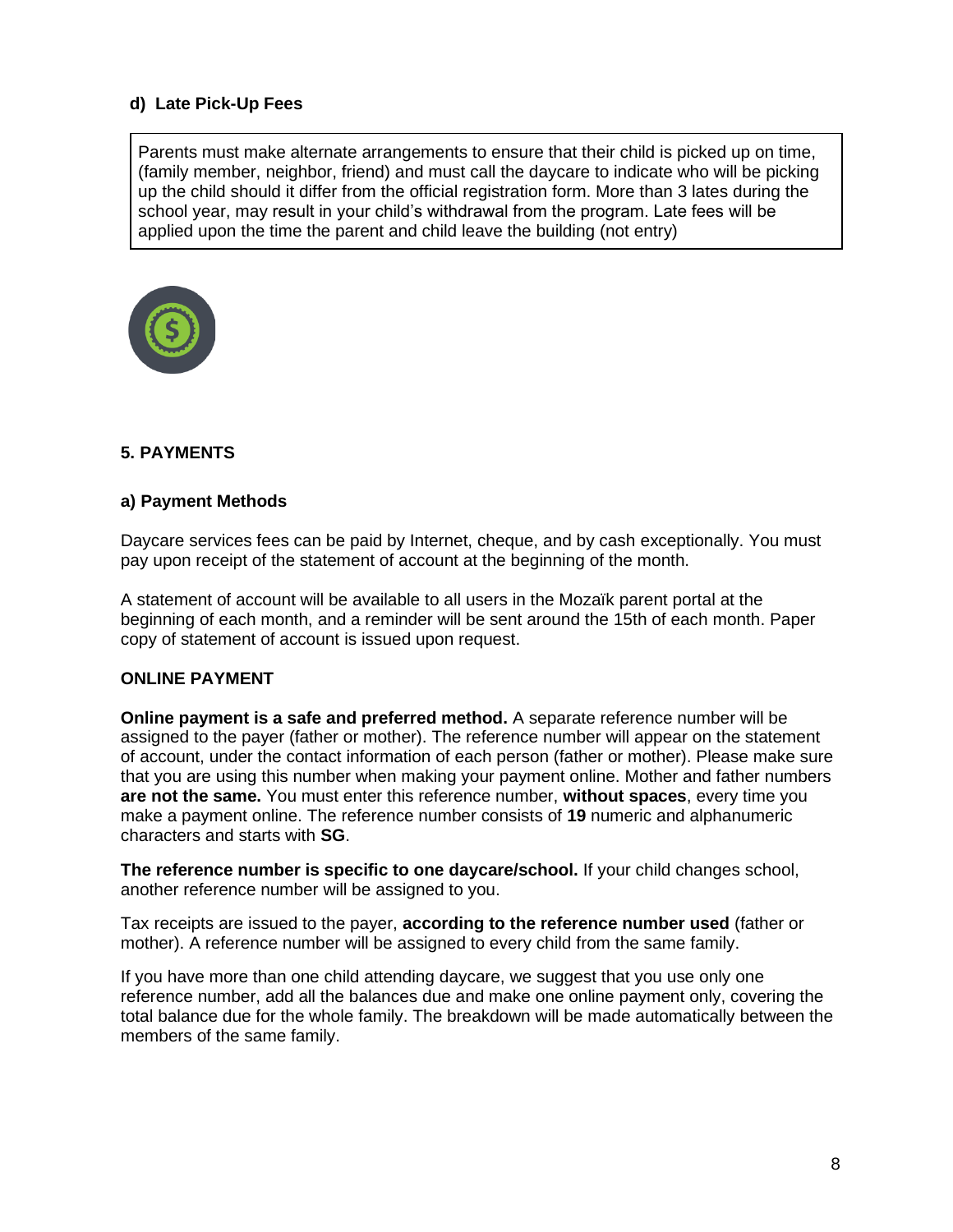When making your first online payment, you will have to perform the "add payee" operation. In the **search bo**x, enter "**Lester B or Pearson**" & it will list: **COMM SCOL LESTER B PEARSON – DAYCARE OR S GARDE:** Below is the list of financial institutions that will access Internet payments:

| Desjardins  | RBC Royal Bank       | Scotiabank                  |
|-------------|----------------------|-----------------------------|
| <b>CIBC</b> | <b>National Bank</b> | <b>BMO-Bank of Montreal</b> |
| TD          | Laurentian Bank      | Tangerine                   |
| <b>HSBC</b> |                      |                             |

## **CHEQUES**

The cheques must be made payable to the school. Please indicate the student's name and file number on the cheque. Only one cheque per family is required, unless your children attend both a JR and SR school, then one cheque per school is required.



## **CASH**

Receipts will be issued for cash payments. The receipt is proof of payment only.

## **(b) Late Payments**

Unpaid balances will not be tolerated. If the payment schedule is not respected, the service may be suspended until payment or arrangements are made. Please note that unpaid amounts represent a debt owing to the Lester B. Pearson School Board that remains unpaid even if there is a school change.

## **(c) Tax Receipts**

Tax receipts will be issued at the end of February (provincial and federal according to the laws governing school daycare services). The receipt will be issued to the payer. The social insurance number is mandatory for every payer, unless the box indicating; "I wish to withhold my social insurance number" is checked on the registration form.

The current year tax receipts are available in the Mozaïk parent portal. **Please note, the payer must be the person with the Mozaïk parent portal.**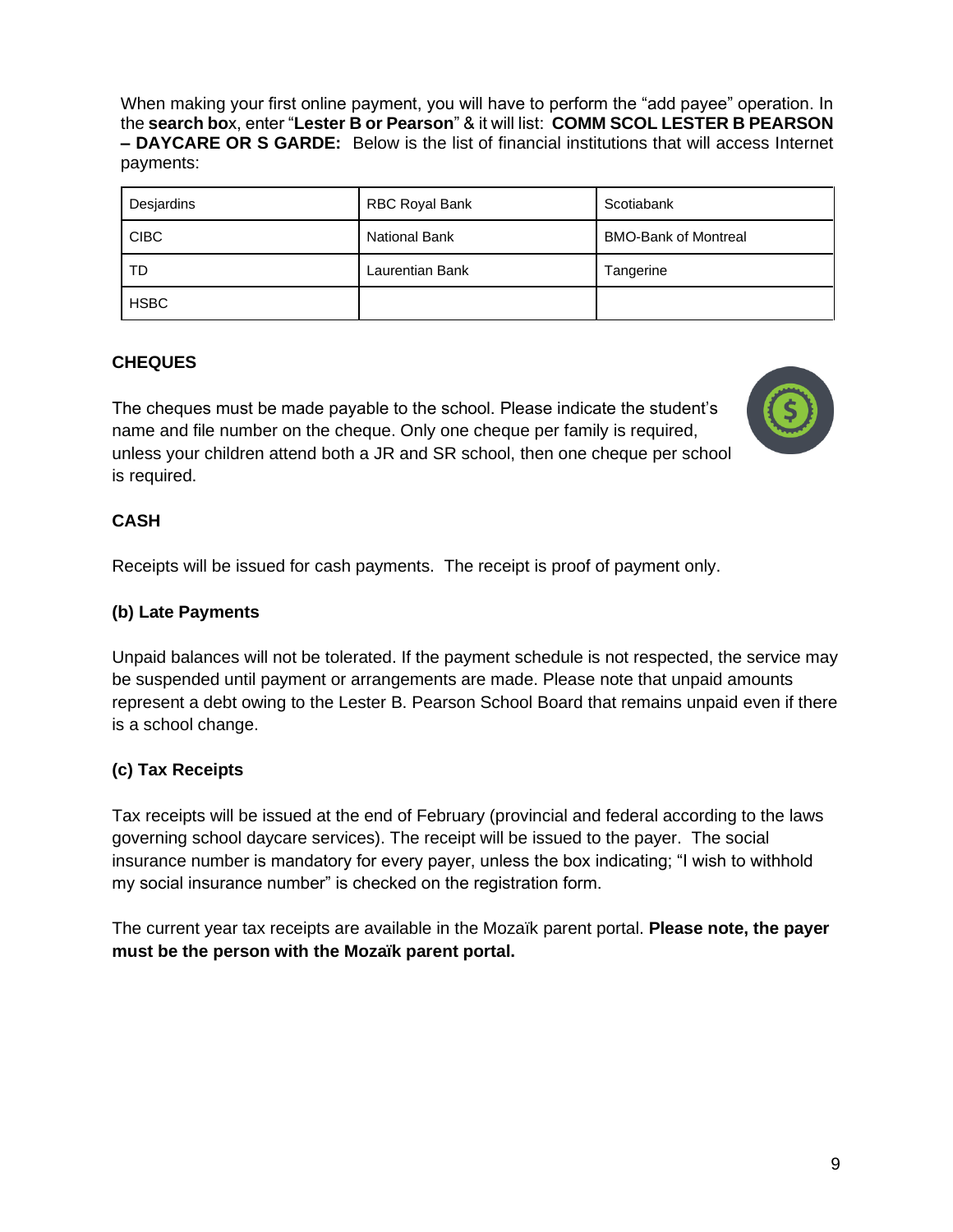| <b>DAYCARE SERVICE</b>                                                     | <b>FEDERAL</b> | <b>PROVINCIAL</b> |
|----------------------------------------------------------------------------|----------------|-------------------|
| Regular daycare fees-calendar days                                         | Eligible       | Non-eligible      |
| Sporadic fees - calendar days                                              | Eligible       | Eligible          |
| Pedagogical days - as per school<br>calendar                               | Eligible       | Non-eligible      |
| Pedagogical days (difference<br>between the \$8.50 and pedagogical<br>fee) | Eligible       | Eligible          |
| Pedagogical days - Activity fees                                           | Non-eligible   | Non-eligible      |
| Late pickup fees                                                           | Eligible       | Eligible          |
| NSF fees                                                                   | Non-eligible   | Non-eligible      |
| Meal/snack fees (if applicable)                                            | Non-eligible   | Non-eligible      |

## **6. SECURITY**

#### **a) Ratio**

As per government regulations and standards, the ratio is 1 educator per 20 students.

#### **b) Absent Students**

If your child is absent from school (daycare program and class), you must notify the school

#### **c) Last-Minute Changes**

For safety and security of all students, daily changes to your child's daycare schedule will not be accepted.

*We look at individual exceptional circumstances when needed. Please contact Daycare office for further information.*

#### **d) Drop-Off – Pick-Up**

For safety and security reasons, students must be accompanied into the daycare each morning by a parent or guardian.

For safety and security reasons, the alternate authorized pickup person will be required to show ID.

Written or email authorization is necessary in order for students to be released to persons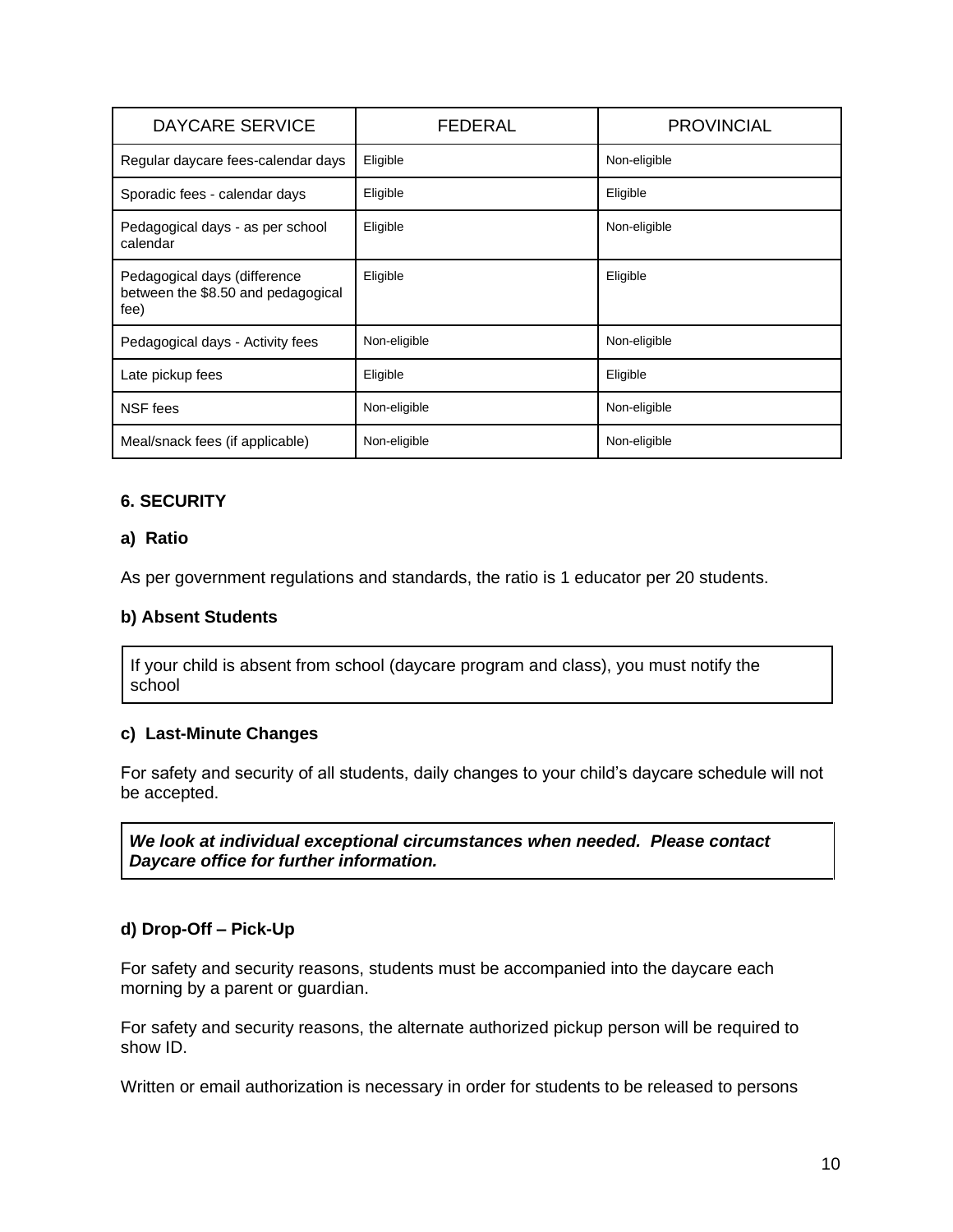other than the parents or legal guardians identified on the registration form.

Written or email authorization is required for a student to leave the school premises by themselves or it must be identified when registering for Daycare in the Mozaïk parent portal.



-Daycare doors are locked for security reasons. Do not open the door for anyone while waiting for your child.

-Parents are not permitted to wander the hallways or enter the classrooms without appointment.

- The child must depart with the parent when the parent arrives for pick up -After 2:40 PM parents and/students will not be permitted to pick up forgotten items in the classrooms or locker area

## **e) Emergency Measures**

If emergency measures are implemented, it might be necessary to relocate daycare program students.

The relocation center is:

*St. Edmund Church 105 Beaconsfield Blvd (514) 695-7100 Hours 9:30AM – 1:30 PM*

#### **7. HEALTH**

#### **a) Nutrition**

The Lester B. Pearson School Board has a Food & Nutrition Policy, please review our website: [Food Policy](http://www.lbpsb.qc.ca/content/policies/FoodPolicy2_5.pdf)

#### **b) Allergies & Medication**

Please refer to our Policy on Safe & Caring Schools for more details, please review our website: [Safe and Caring Schools Policy](http://www.lbpsb.qc.ca/content/policies/Policy%20on%20Safe%20and%20Caring%20Schools_Nov%202016-v6_asof2017JAN11.pdf)



- EpiPen are located in the room near the school entrance -labeled with child's name - All staff (lunch and daycare) are given an Epi Pen training and are required to have CPR training.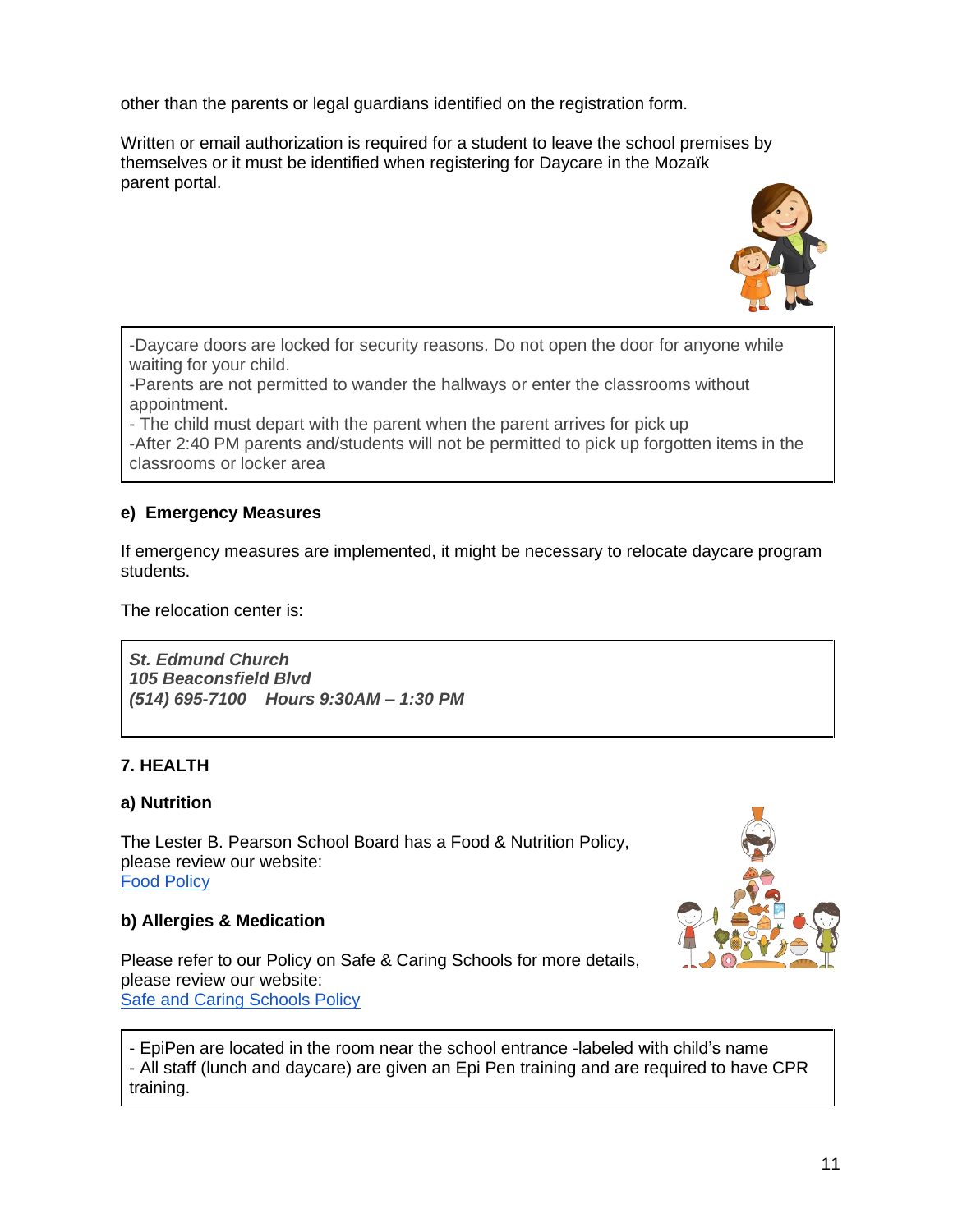#### **c) Sick Students**

Should the student become ill during the day, the parent or legal guardian will be contacted as soon as possible, or the emergency names and numbers listed on your registration form will be used. Parents are required to make arrangements to have the student picked up ASAP.

#### **d) Emergency**

In case of a severe illness or accident, the required actions will be taken (call emergency services or provide first aid). The parent or legal guardian will be contacted as soon as possible, or the emergency names and numbers listed on your registration form will be used.

If an ambulance is required, all the costs will be paid by the parents.

#### **8. COMMUNICATION**



The Technician reports directly to the Principal, who is responsible for all aspects of the Daycare and Lunch Programs. The Daycare Technician is authorized to answer any questions.

Please contact: *Lynn Hamilton (514) 780-8972* for any inquiries or email: *chamilton06@lbpsb.qc.ca*

#### **9. DAYCARE PROGRAM ORGANIZATION**

#### **a) Arrivals & Departures**

**Arrival** (7h00 to 7:50): parents go to the Daycare entrance. An educator greets the children; quiet games are planned until the bell rings.

**Departure** (2:30PM to 6:00PM): parents go to the Daycare exit door. The child is called on a walkie-talkie. He/she meets the parent with all his/her personal belongings. Some schools use the Hop-Hop App.

Please note that the person in charge at the exit will call children only after buses are gone at 2h35PM.

#### **b) Personal Belongings**

Personal belongings must be identified, including the lunch bag. The daycare program is not liable for lost items.

#### **c) Dress Code**

Running shoes are mandatory for all gym activities. Please refer to your child's agenda or the school website for dress code regulations.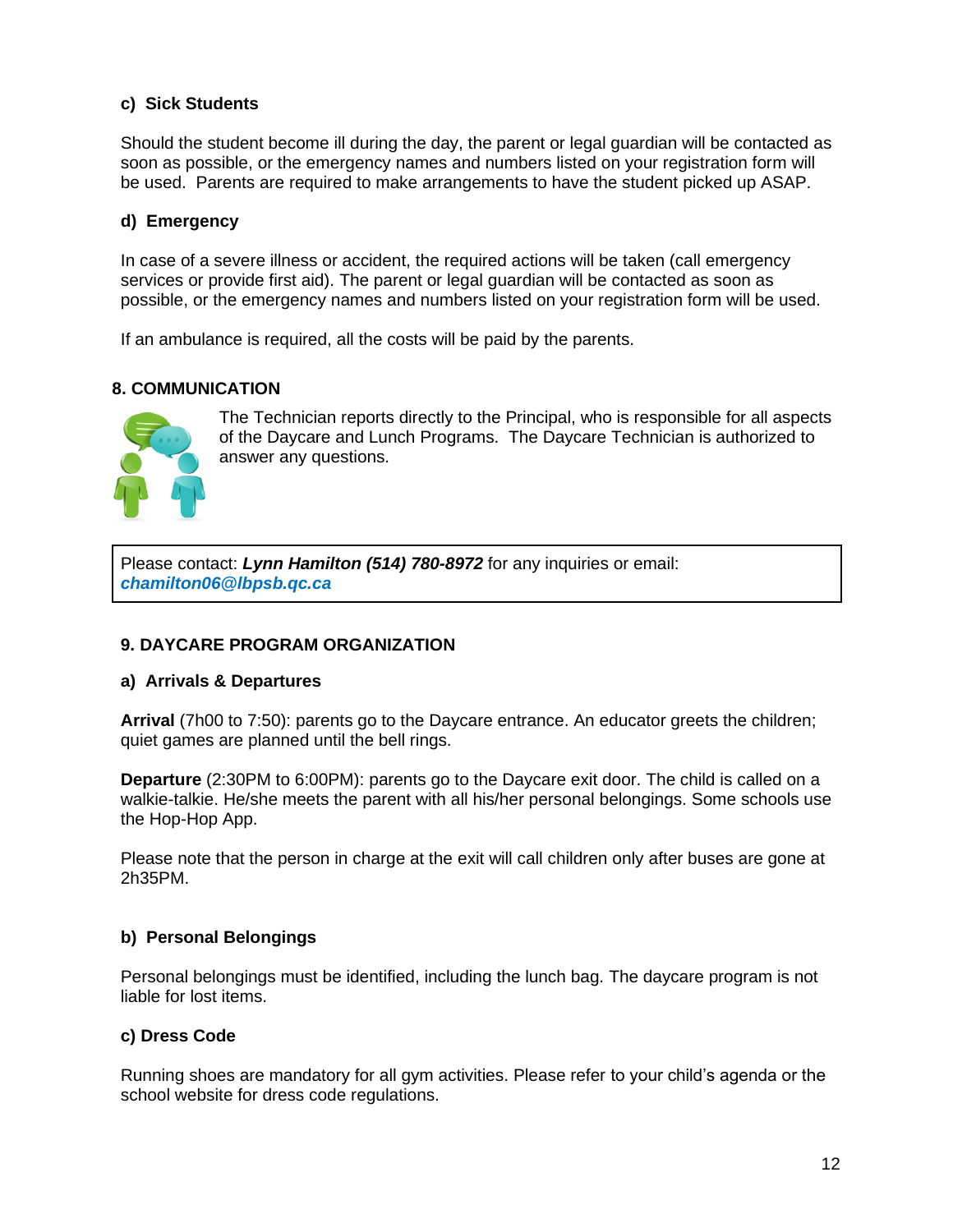**-Children must dress weather appropriate for outdoor play. -Winter weather. Extra gloves and socks may be sent as the children play outdoor numerous times throughout the day (recess, lunch, afternoon recess and PM daycare)**

#### **10. RULES OF CONDUCT**

The Daycare program adheres to the school rules of conduct. These rules are in your child's agenda and also on our school website: *Please check the school website for more information*

## **11. LEGAL BASIS**

The Quebec Government established standards by regulation, according to section 454.1 of the *Education Act*, for the provision of childcare in Quebec schools.

The Governing Board, according to section 256 of the *Education Act*, agrees with the school director on the organization arrangements for daycare service.

The Governing Board is mandatory. Its role is defined in the *Education Act* (approve conduct and security rules; approve the use of premises, etc.).

Regulation respecting childcare services provided at school, 1-13.3, r.ll, a.I4(Regulation adopted under *the Education Act* (L.R.Q., c.1-13.3, a. 454.1)

## **12. INFORMATION ON DAYCARE PARENT USER COMMITTEE**

As per School Daycare Services information Document by the MEES under article 6.6. The Daycare parent committee: Section 18 of the regulation respecting childcare services provided at school, specifies that the governing board MAY form a daycare parent user committee. Please read information below:

#### **Daycare Parent User Committee:**

- Is formed by the governing board upon the request of at least three parents who use this service.
- Is chaired by the Daycare Technician.
- Has an advisory role.
- Provides a forum for consultation and feedback.
- Transmits suggestions and recommendations to the Principal or the Governing Board. Is a liaison for all parents who use the service.
- Focuses on the quality of the Daycare program and may make recommendations with respect to the rules of operation, special projects, needed changes or any other aspect of the Daycare.
- May contribute to the development of innovative projects.
- Will write a yearend report, and after being reviewed by the Principal and the Governing Board, the report will be sent to all parent users.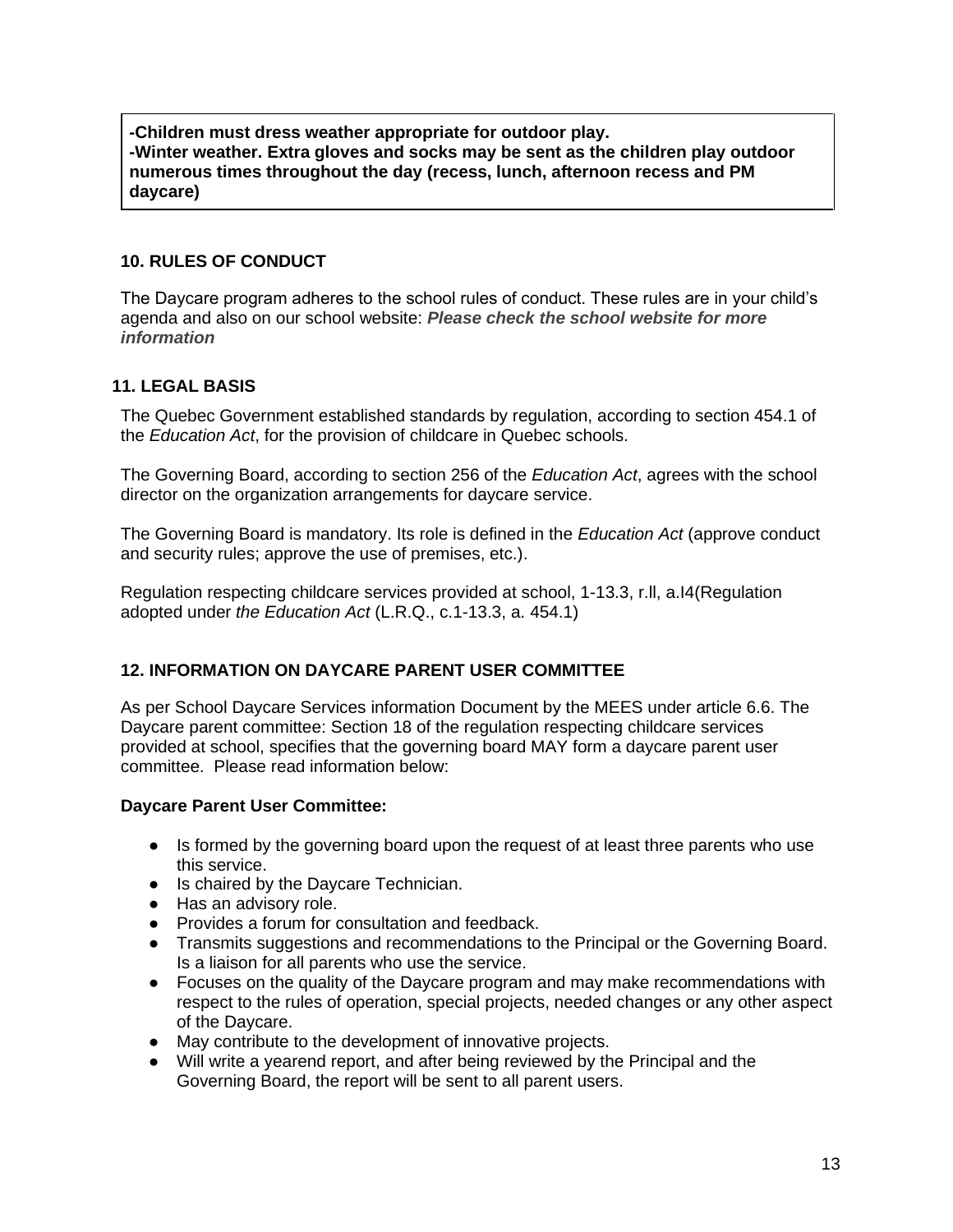LUNCH PROGRAM: ADMINISTRATION



## **1. ADMINISTRATION**

The school has a Daycare Technician who is responsible for the day-to-day operations of both the Daycare and Lunch Program.

The Principal with the Daycare Technician assigns children to daycare and lunch groups.

The Technician reports directly to the Principal, who is responsible for all aspects of the Daycare and Lunch Programs. The Daycare Technician is authorized to answer any questions.

*Please contact: Lynn Hamilton (514) 780-8972 for any inquiries or email: chamilton06 @lbpsb.qc.ca*

## **2. USERS**

Lunch programs are offered to all pre-k and elementary students registered in school. Qualified personnel are hired to support this program. As per the School Daycare and Lunch Service policy, the program must be self-financed.

## **3. REGISTRATION**

*A paper (hard copy) registration form must be completed for Kindergarten(K4-K5), please ask the Daycare Technician of your school for more information. For Grades 1- 6 elementary students, registration can be completed online in the Mozaïk parent portal (once you have re-registered for school).*

## **a) Attendance Change**

Two weeks' notice is required for any change in your child's attendance schedule. This would include both Daycare and Lunch programs. *After September 30th, a maximum of 1 change per month and 3 changes per year will be accepted (A change in reservation request form must be completed, for more information, please ask the Daycare Technician at your school)*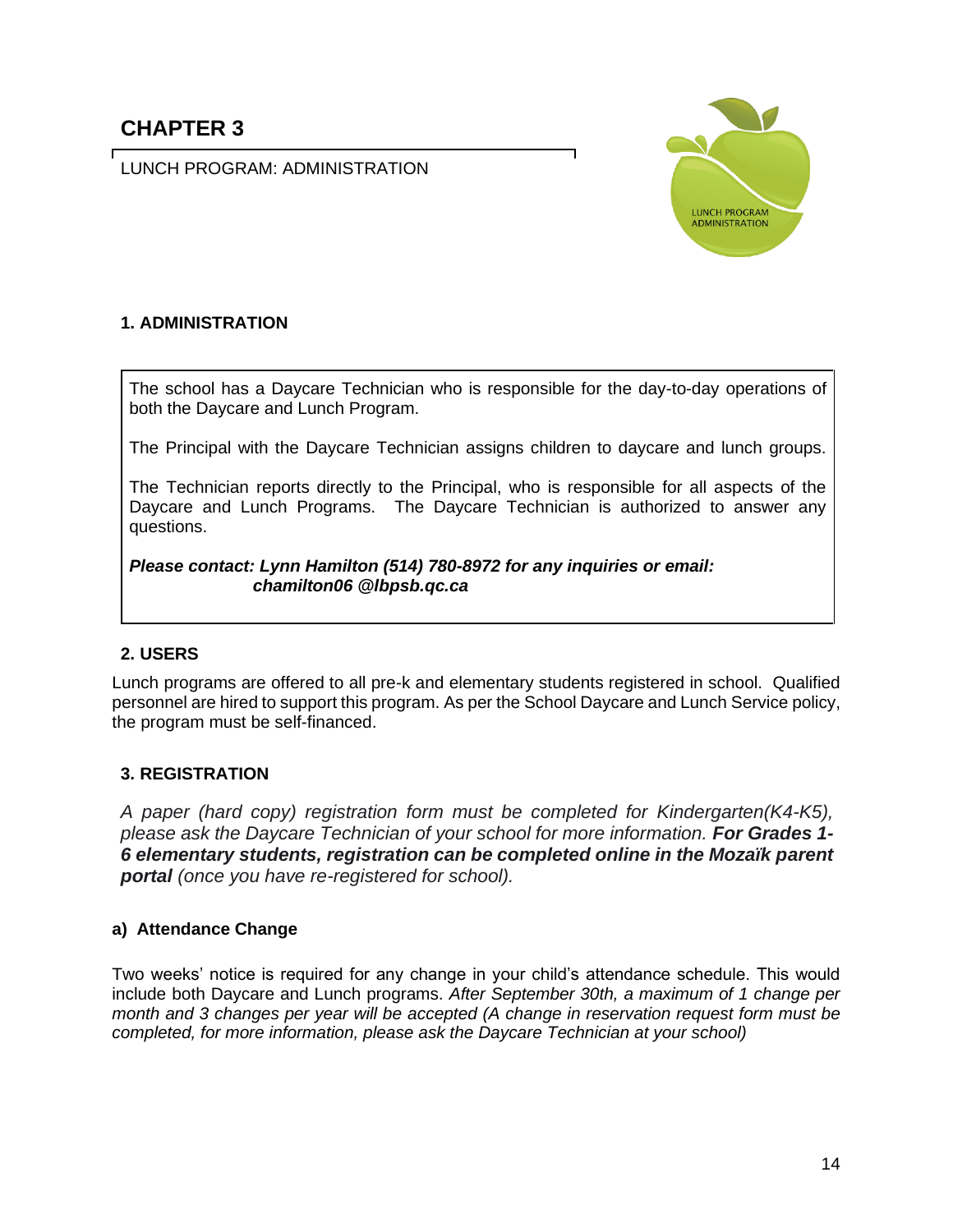## **4. LUNCH PROGRAM SCHEDULE**



#### *OPEN:*

First day of school, Tuesday, August 31st, 2021 Lunch program is available according to the school calendar, *excluding*  pedagogical days. *Kindergarten starting date: Thursday September 2nd,2021*

## *CLOSED:*

Labor Day – September 6th, 2021 Thanksgiving Day – October 11th, 2021 Support Staff/Teacher convention - October 15th, 2021 Christmas Break – December 22nd, 2021 to January 4th, 2022 inclusive Spring Break – February 28th, 2022 to March 4th, 2022 inclusive Daycare PD day- Monday March 28, 2022 Easter Break – April 15th, 2022– April 19th, 2022(Good Friday, Monday & Tuesday) National Patriot's Day- May 23rd, 2022 Unforeseen closure (snow day etc.) During the summer

| <b>Class Days:</b>             | Kindergarten:       | Elementary:          |
|--------------------------------|---------------------|----------------------|
| Lunch & 2 <sup>nd</sup> Recess | 11:20 AM to12:30 PM | 11:20 AM to 12:30 PM |

## **5. FEES**

The contract (registration form) is effective for the 2021-2022 school year.

- A user can terminate the contract at any time by sending two weeks' notice. Please use change in reservation request *form* (as per information in Chapter 2a - Attendance Change).
- Lunch fees differ per month, as they are based on the school calendar.
- A detailed statement of account will be available monthly in the Mozaïk parent portal.
- **Lunch fees will be billed as per student's registration form, regardless of attendance.**
- No refunds for shortened days.

#### **a) Supervision Fees:**

The daily rate is \$2.25/per day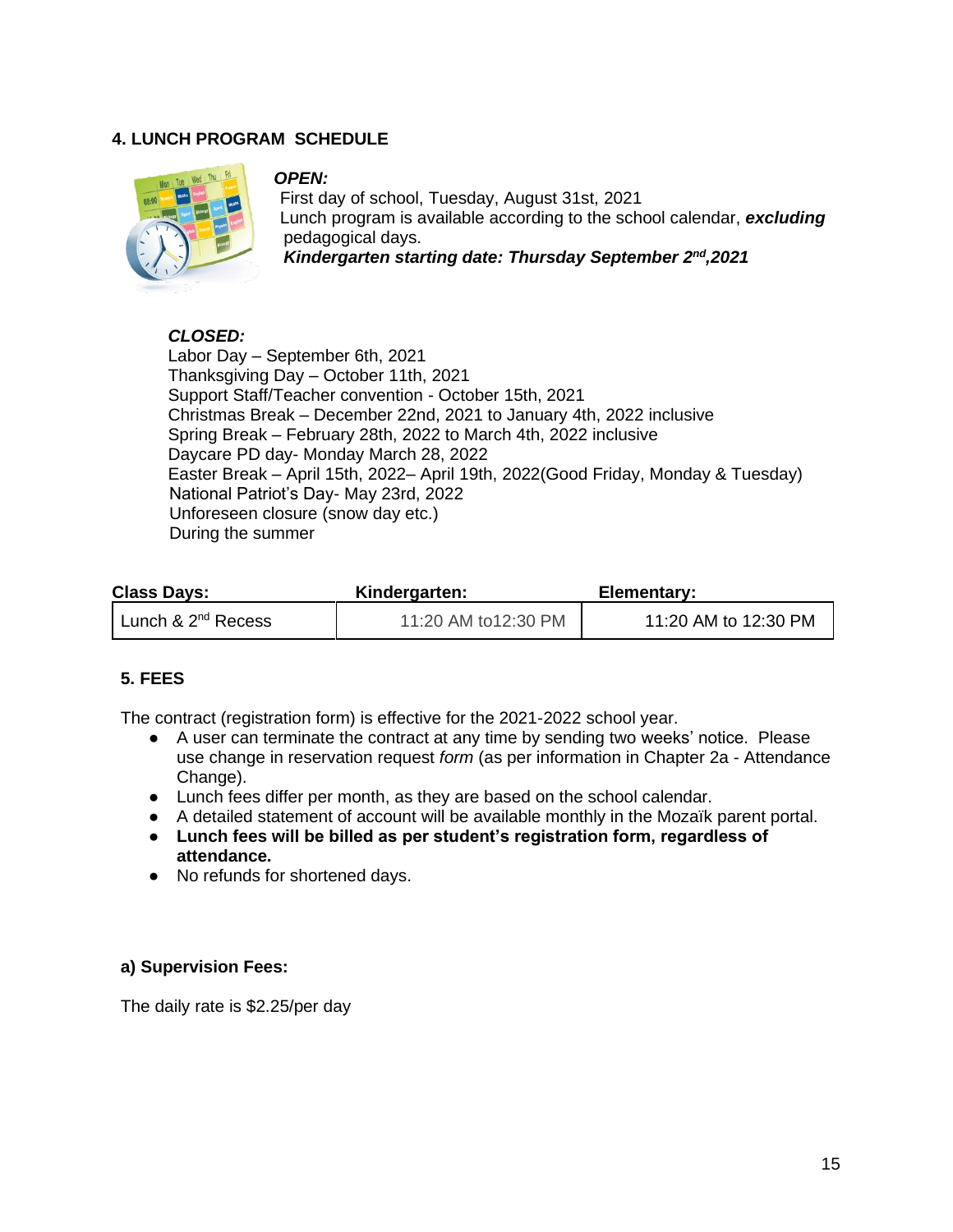#### **b) Bank Fees**

An amount of **\$10.00** will be charged for any NSF cheque or bank rejected cheque. Alternative payments may be required if this happens more than once.

## **6. PAYMENTS**

#### **a) Payment Methods**

Lunch Program fees can be paid by Internet, cheque, and by cash exceptionally. You must pay upon receipt of your statement of account at the beginning of the month.

A statement of account will be available to all users in the Mozaïk parent portal at the beginning of each month, and a reminder will be sent around the 15th of each month. Paper copy of statement of account is issued upon request.

#### **CHEQUES**

The cheques should be made payable to the school. Please indicate the student's name and file number on the cheque. Only one cheque per family is required, unless your children attend both a JR and SR school, then one cheque per school is required.

#### **CASH**

Receipts will be issued for cash payments. The receipt is proof of payment only.

#### **ONLINE PAYMENT**

*Online payment is a safe and preferred method.* A separate reference number will be assigned to the payer (father or mother). The reference number will appear on the statement of account, under the contact information of each person (father or mother). Please make sure that you are using this number when making your payment online. Mother and father numbers **are not the same**. You must enter this reference number, **without spaces**, every time you make a payment online. The reference number consists of 19 numeric and alphanumeric characters and starts with **SG**.

*The reference number is specific to one school***.** If your child changes school, another reference number will be assigned to you.

*Tax receipts are issued to the payer, according to the reference number used* (father or mother). A reference number will be assigned to every child from the same family.

If you have more than one child attending the lunch program, we suggest that you use only one reference number, add all the balances due and make one online payment only, covering the total balance due for the whole family. The breakdown will be made automatically between the members of the same family.

When making your first online payment, you will have to perform the "add payee" operation. In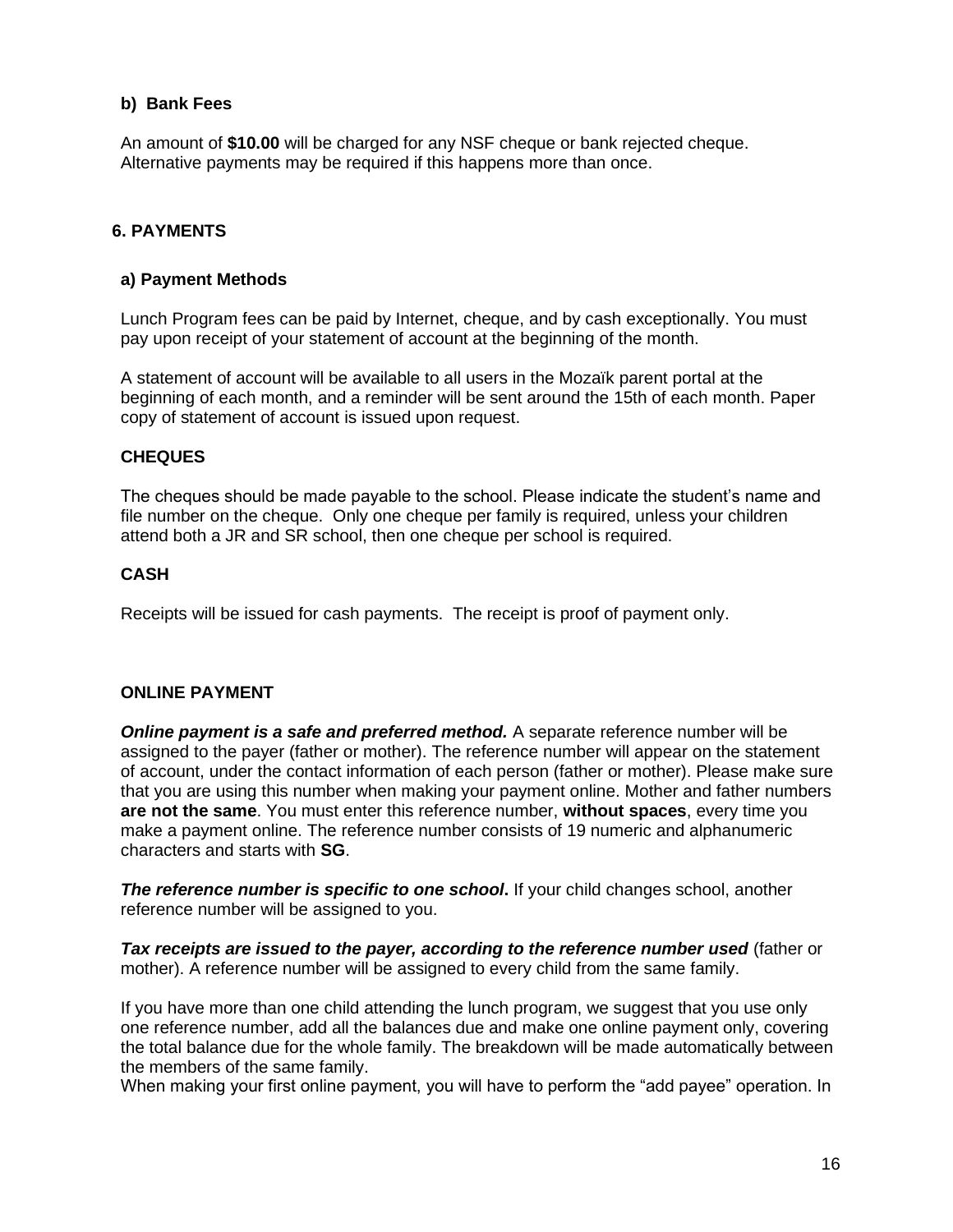the **search box,** enter "**Lester B or Pearson**" & it will list: **COMM SCOL LESTER B PEARSON – DAYCARE OR S GARDE:** Below is the list of financial institutions that will access Internet payments:

| Desjardins  | <b>RBC Royal Bank</b>  | Scotiabank                  |
|-------------|------------------------|-----------------------------|
| <b>CIBC</b> | <b>National Bank</b>   | <b>BMO-Bank of Montreal</b> |
| TD          | <b>Laurentian Bank</b> | Tangerine                   |
| <b>HSBC</b> |                        |                             |

## **b) Late Payment**

Unpaid balances will not be tolerated. Please note that unpaid amounts represent a debt owing to the Lester B. Pearson School Board that remains unpaid even if there is a school change.

## **c) Tax Receipts**

Tax receipts will be issued at the end of February (provincial and federal according to the laws governing school daycare services). *The receipt will be issued to the payer*. The social insurance number is mandatory for every payer, unless the box indicating; "I wish to withhold my social insurance number" is checked on the online registration form.

The current year tax receipts are available in the Mozaïk parent portal. Please note, *the payer must be the person with the Mozaïk parent portal.* 

| <b>LUNCH PROGRAM</b>               | FEDERAL      | <b>PROVINCIAL</b> |
|------------------------------------|--------------|-------------------|
| Lunch program fees                 | Eligible     | Eligible          |
| NSF cheques fees                   | Non-eligible | Non-eligible      |
| Meal/snack fees<br>(if applicable) | Non-eligible | Non-eligible      |

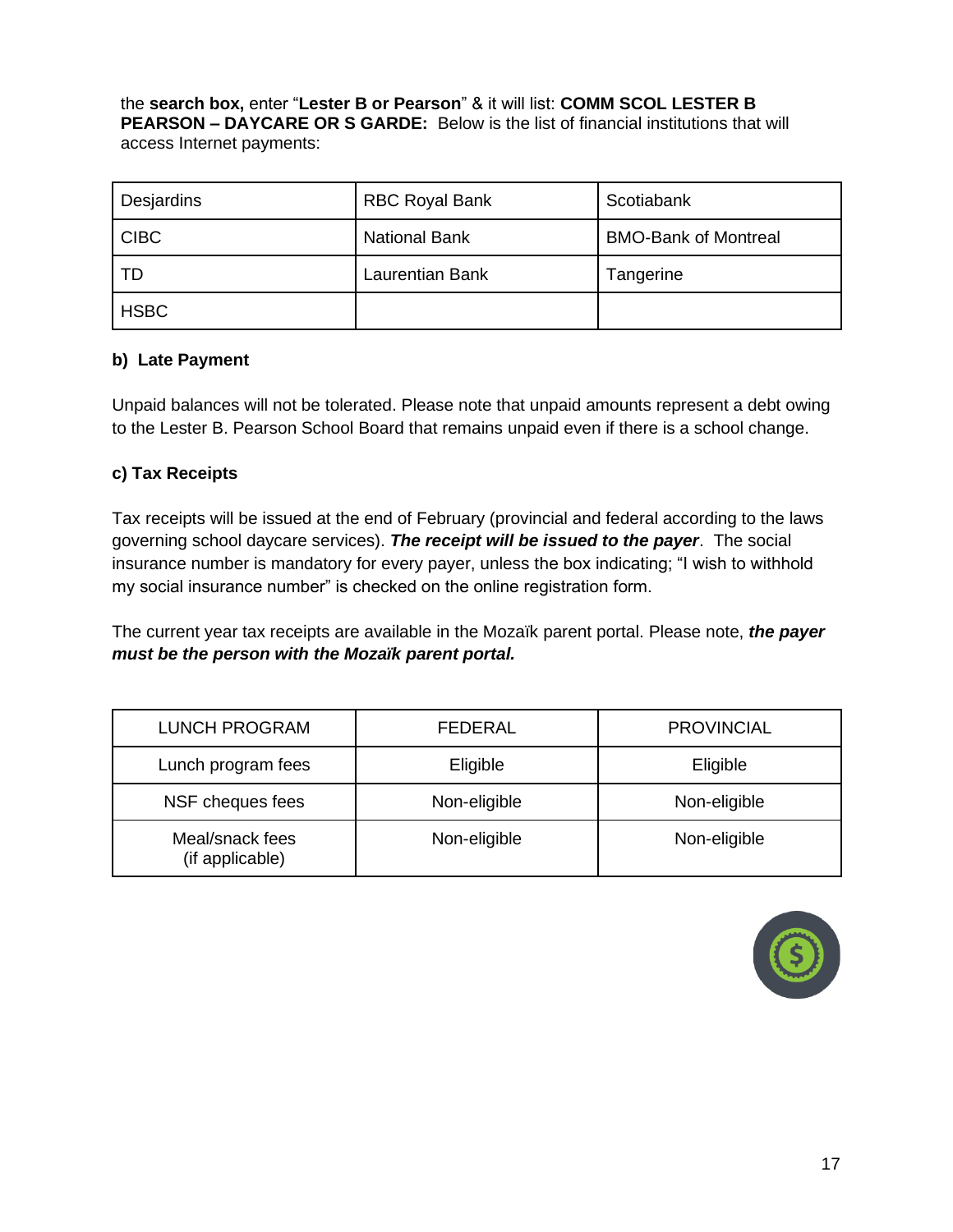## **7. SECURITY**

## **a) Ratio**

The Lester B. Pearson School Board maintains a lower student/supervisor ratio and is well below the Government standards.

## **b) Absent Students**

*If your child is absent from school (Daycare and class) you must inform the school*

## **c) Last-Minute Changes**

For safety and security reasons, daily changes to your child's schedule will not be permitted.

## **d) Lunchtime Dismissal**

Written or email notification **to the school office or the Daycare office** is required for all lunchtime dismissals. Parents or legal guardians must present ID and sign the student out.

Students registered in the Lunch or Daycare Program must have written or email notification in advance in order to leave the premise alone during Lunchtime.

## **e) Emergency Measures**

If emergency measures are implemented, it might be necessary to relocate lunch program students.

The relocation center is:

*St. Edmund Church 105 Beaconsfield Blvd. (514) 695-7100 Hours 9:30AM – 1:30 PM*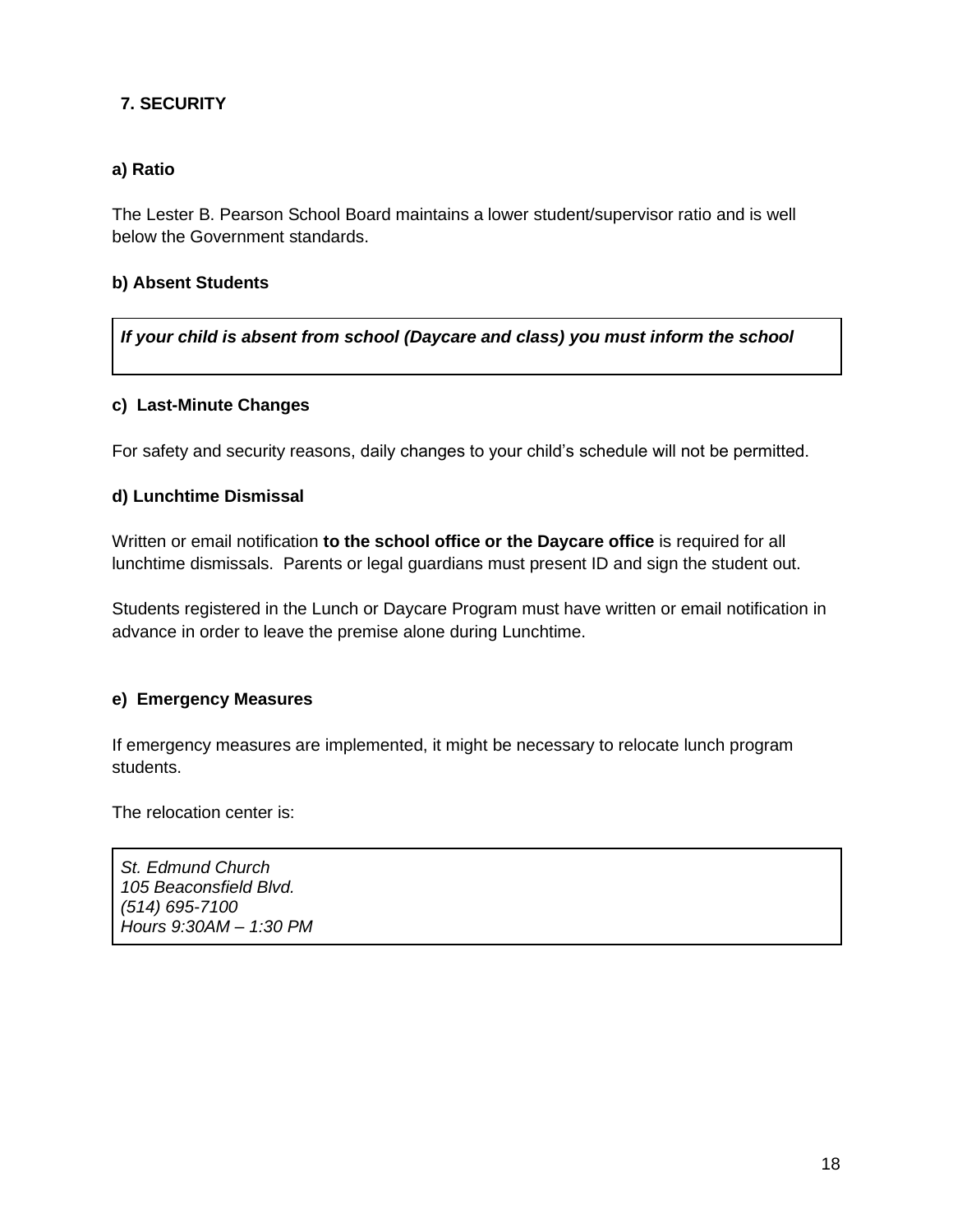## **8. HEALTH**

## **a) Nutrition**

The Lester B. Pearson School Board promotes nutritious and healthy habits for our students. Please consider this when packing your child's lunch.

We have numerous students with severe peanut/nut allergies in our school. We ask that you are diligent regarding this matter.

Please review the Food and Nutrition Policy:

#### [Food Policy:](http://www.lbpsb.qc.ca/content/policies/FoodPolicy2_5.pdf)

#### **b) Allergies & Medication**

Please refer to our Policy on Safe & Caring Schools for more details, website:

[Safe & Caring Schools Policy](http://www.lbpsb.qc.ca/content/policies/Policy%20on%20Safe%20and%20Caring%20Schools_Nov%202016-v6_asof2017JAN11.pdf)

*- EpiPen's are located in the room near the school entrance, labeled with the child's name - All staff (Daycare & Lunch) attend an EpiPen training given by the nurse - All staff (Daycare & Lunch) are required to have CPR training*

#### **c) Sick Students**

Should the student become ill during the day, the parent or legal guardian will be contacted as soon as possible, or the emergency names and numbers listed on your registration form will be used. Parents are required to make arrangements to have the student picked-up ASAP.

#### **d) Emergency**

In case of a severe illness or accident, the required actions will be taken (call emergency services or provide first aid). The parent or legal guardian will be contacted as soon as possible, or the emergency names and numbers listed on your registration form will be used.

If an ambulance is required, all the costs will be paid by the parents.